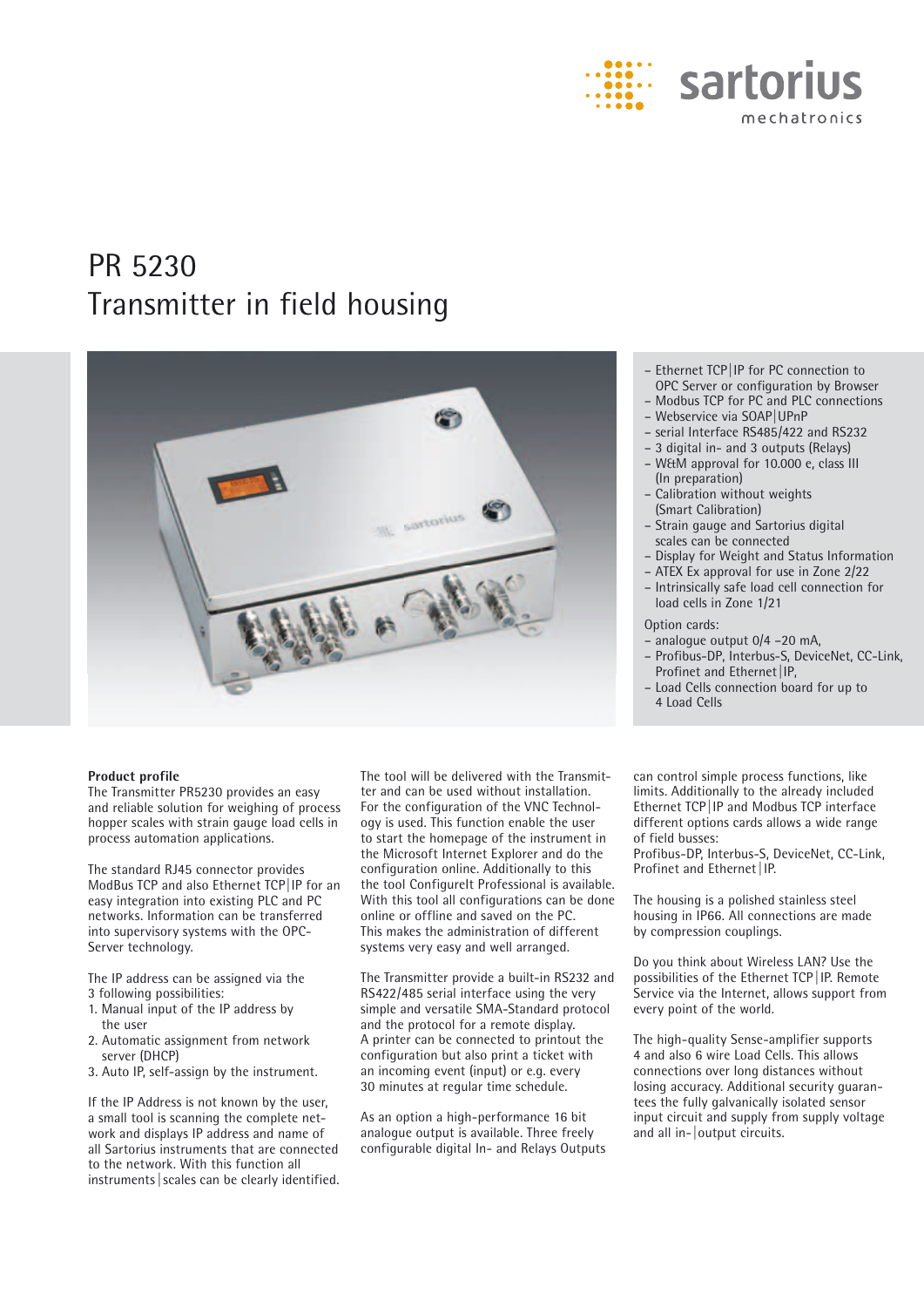## **Technical Data**

**Housing** Housing IP66 material: stainless steel electro polished RoHS conform

**Dimensions**  $350 \times 250 \times 150$  mm

**Weight** Net: 1.45 kg

**Display and Status** LCD, transflective, back lighted Weight: 6-digits Size:  $128 \times 64$  pixel, graphic Information can be configured Status LEDs to signal operation and error conditions.

**Internal Keys** In the housing 3 keys for Zero, Tare, Test

**Supply Voltage** 230  $V_{AC}$ , +10/-15%  $24 V_{DC}$ , +/-20 %

**Power Consumption** 11 W

# **Control Outputs**

Quantity: 3 Relay output, passive, Functions: Limits, weight status... Voltage: max. 30  $V_{\text{DC}}$ Current: max. 30 mA

# **Control Inputs**

Quantity: 3 opto-isolated input, passive, Functions: zero setting, taring... Voltage: max. 30  $V_{DC}$ Current: max. 10 mA

### **Remote I|O**

The I|O can be set internally via a function and remote via fieldbus or PC

#### **In- |Output** All  $1|0$  circuits fully galvanically isolated from sensor input and supply.

**Load cell connection** All strain gauge load cells; 6- or 4-wire connection

**Load Cell Supply** 12 V, short-circuit proof. External load cell supply possible.

**Minimum Load Impedance** min. 75  $\Omega$ e.g. 6 load cells with 600  $\Omega$ or 4 load cells with 350  $\Omega$ 

**Measuring Principle** Measuring amplifier: Delta-Sigma converter Measuring time: min 5 ms – max. 1600 ms

**Accuracy**  7.5 nV (appr. 4.8 Mio. div.) Usable resolution: 0.2 μV/d

**LC Input Signal** Measuring signal: 0 bis 36 mV (for 100% nominal load)

**W&M Approval (in preparation)** 10,000 e class III acc. to EN 45501;

according to. OIML R 76, min. verification interval: 0.5 μV/e at 160 ms

**Linearity**  $< 0.003\%$ 

or Butterworth

**Temperature effects** Zero: TK<sub>0</sub> m  $<$  0.05  $\mu$ V/K RTI Span:  $TK_{span}$  <  $+/-$  2.5 ppm/K

**Digital filter for load cell** 4th order (low pass), Bessel, aperiodic

# **Ethernet interface (functions)**

- Ethernet TCP|IP and Modbus TCP
- Definition of an IP adress:
	- AutoIP
	- DHCP Server classification
	- manual entering of an IP adress
- Automatic detection of signal transmission and corresponding change over (cross-over or patch cable)
- Webservice via SOAP|UPnP
- (Simple Object Access Protocol)
- Synchronal Modbus UDP

# **Serial Interfaces**

RS 422/485 and RS232 Protocols: Remote Display, SMA, Modbus RTU, printer and Sartorius digital scales (XBPI – protocol)

**Options: Analogue output PR 5230/06 (C11)**  $0/4$  ... 20 mA. internal resolution 16 bit, usable stepwidth: 0.5 μA max. load 500  $\Omega$ , user configurable

**Fieldbus PR 1721/4x (C2x)** Profibus-DP, Interbus-S, DeviceNet, CC-Link, Profinet and Ethernet | IP

#### **Load Cell connection Board PR 5230/22 (C31)**

For the internal connection of up to 4 Load cells. (instead using a cable junction box)

# **Environmental conditions**

**Temperature**  $-10 °C$  to  $+40 °C$ Operation: –10°C to +50°C Storage: –20°C to +70°C

**ATEX Approvals PR 5230:** II 3G Ex nA nC IIC T4 II 3D Ex tD A22 IP6X T80°C

SAG 09ATEX004X

II (2)G [Ex ib] IIC II (2)D [Ex ibD] KEMA 10 ATEX 0065 X



Height of Housing appr. 150 mm

Housing Display and Status LEDs- configurable

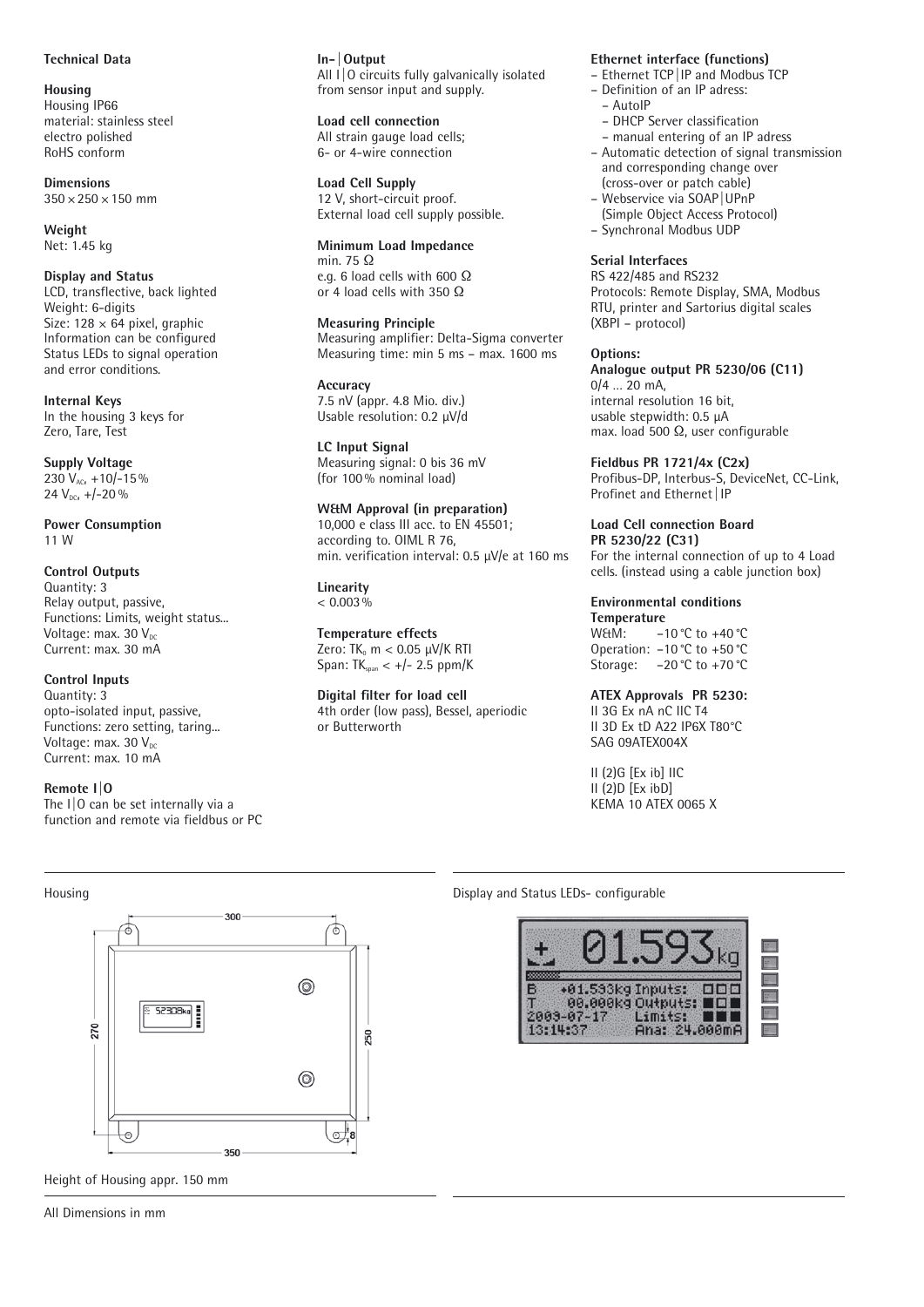



### **The Configurelt Professional program has the following features:**

- Searching for an instrument in a network
- Creating and modifying an instrument configuration
- Entering the parameters of an instrument
- Calibration of an instrument using the following methods:
	- with test weights
	- by mV/V
	- using the load cell data ('smart calibration')
- Loading an instrument configuration from an instrument
- Storing an instrument configuration in an instrument or in a file
- Copying instrument configurations (cloning)
- Creating a document (PDF, XLS, etc.) with the instrument configuration

### **The Functionality VNC allows the following functions:**

- Opens the internal Web-Page with the direct entry of the IP adress into the standard Web Browser
- Showing and modifying an instrument configuration
- Calibration of an instrument using the following methods:
	- with test weights
	- by mV/V
	- using the load cell data ('smart calibration')
- Displaying and printing the complete configuration
- Readout of the fault memory



# **Generate HTML side for Process Overview:**

- Weight Indication on the PC Display
- Easy creation of HTML side by standard html programming
- Weight and status can be easily implemented as standard command
- Weight display is "live"